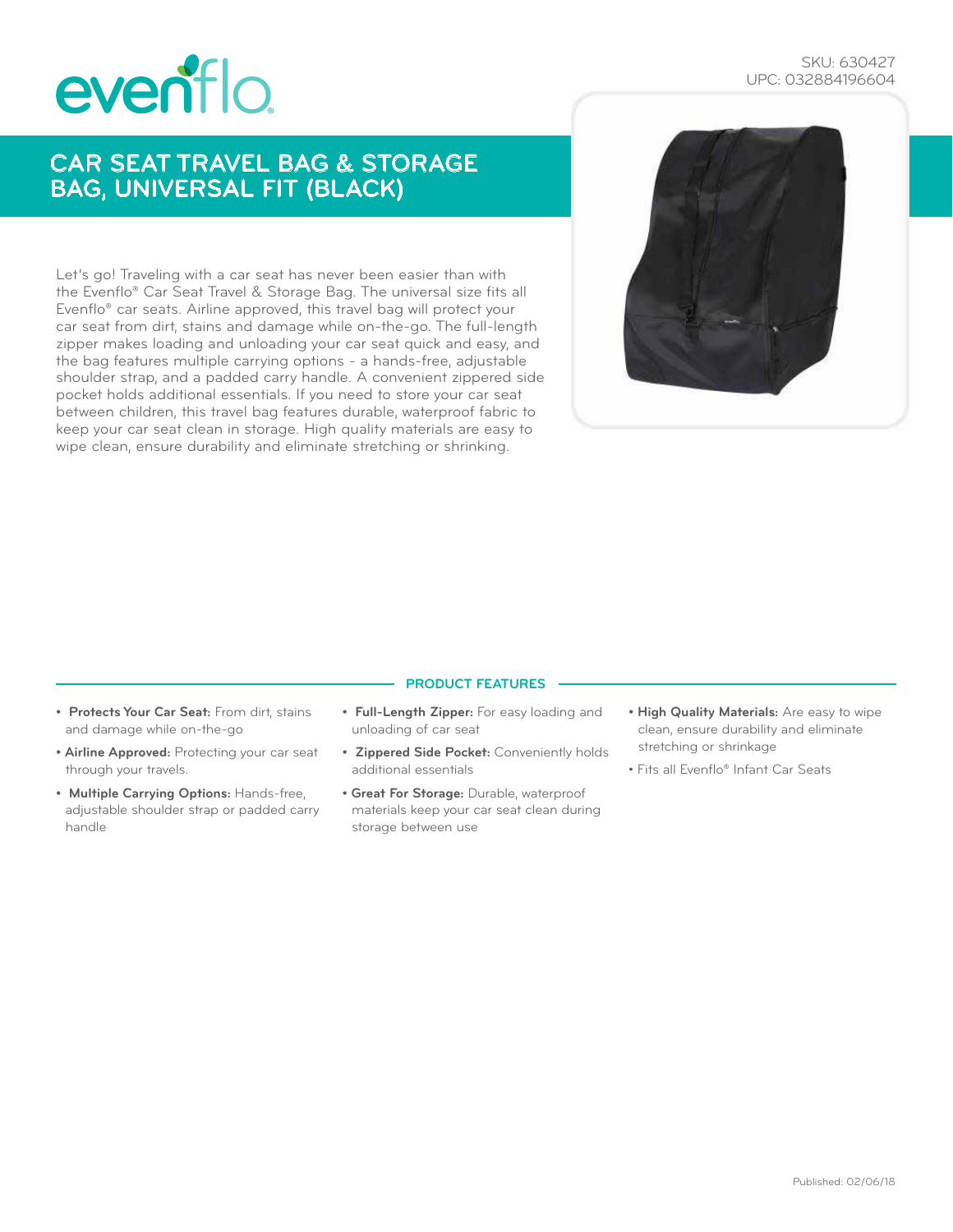## SKU: 630427 UPC: 032884196604

# **PRODUCT IMAGES**